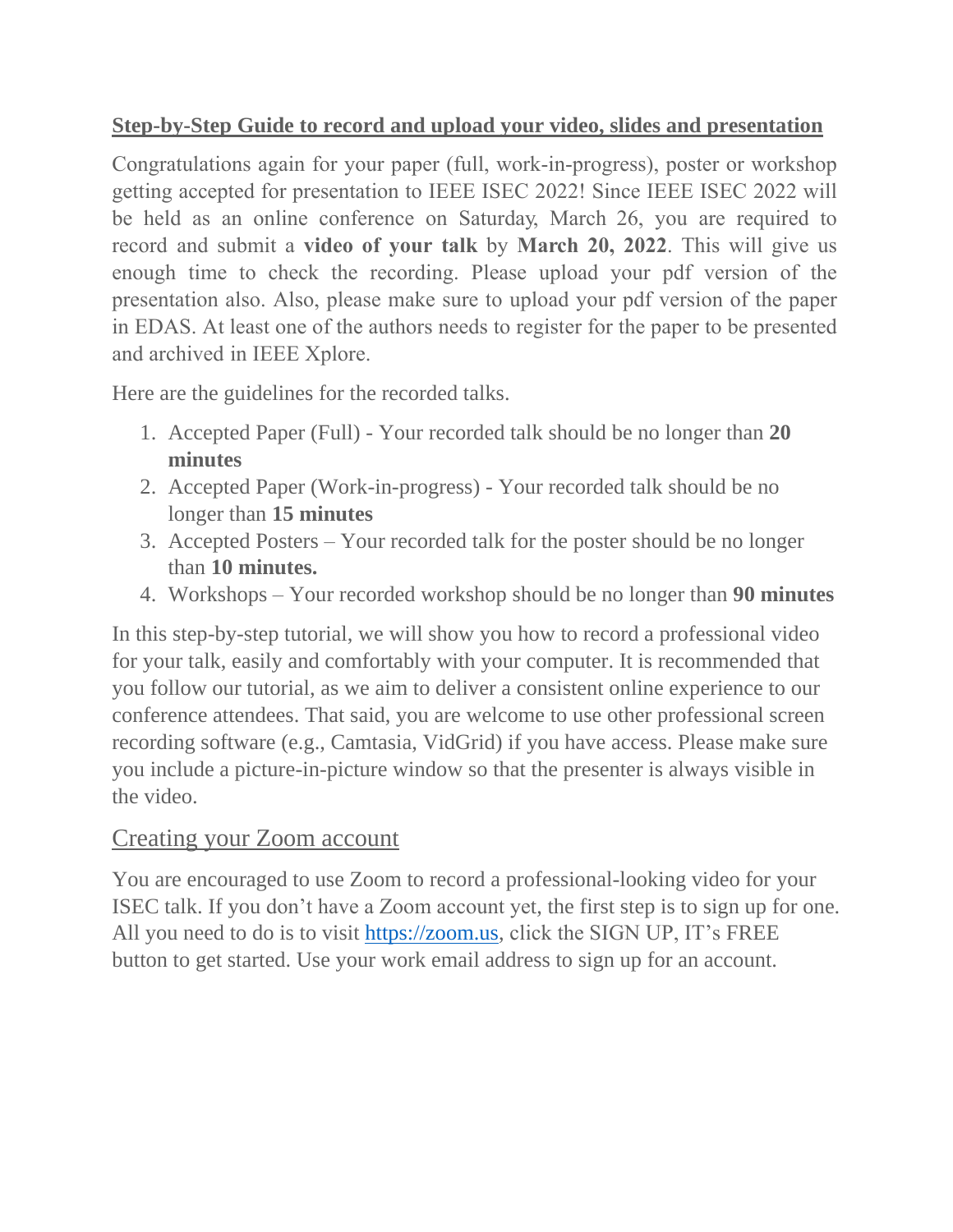|                                                                                  |                       | <b>REQUEST A DEMO</b>   | 1.888.799.9666 | RESOURCES $\blacktriangledown$ | <b>SUPPORT</b> |
|----------------------------------------------------------------------------------|-----------------------|-------------------------|----------------|--------------------------------|----------------|
| zoom<br>SOLUTIONS $\sim$<br><b>PLANS &amp; PRICING</b><br><b>CONTACT SALES</b>   | <b>JOIN A MEETING</b> | <b>HOST A MEETING +</b> | <b>SIGN IN</b> | <b>SIGN UP, IT'S FREE</b>      |                |
|                                                                                  |                       |                         |                |                                |                |
| For verification, please confirm your date of birth.                             |                       |                         |                |                                |                |
| Day<br>Continue<br>Month<br>Year<br>$\checkmark$<br>$\checkmark$<br>$\checkmark$ |                       |                         |                |                                |                |
| This data will not be stored                                                     |                       |                         |                |                                |                |
|                                                                                  |                       |                         |                |                                |                |
|                                                                                  |                       |                         |                |                                |                |

# Downloading Zoom

You will need to download the Zoom client for your operating system before using it for recording your talk.

Go to https://zoom.us/download to download and install the Zoom Client for Meetings.



After you sign in to your Zoom account, click **Account Settings** in the **ADMIN**  section on the left, then click the **Recording** tab at the top, and look for **Automatic Recording**. Turn it on. **Turning on Automatic Recording**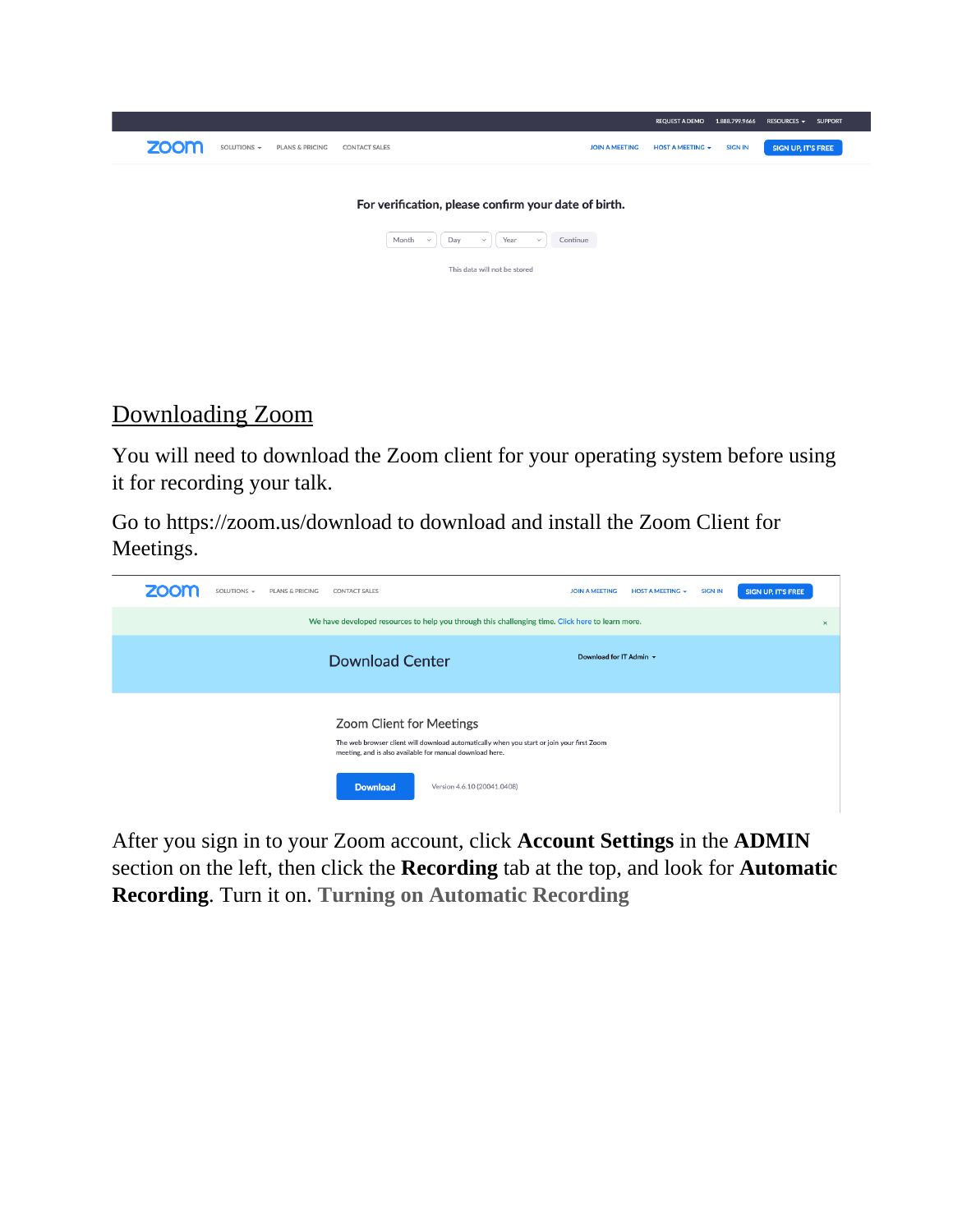

#### **Starting your presentation**

To get ready to record your video, make sure that you are using a computer with a **front-facing camera** and a **built-in microphone**. Most laptop computers should be fine. Now, prepare and start the application you will be using for presenting slides in your talk, such as **PowerPoint** or **Keynote**. Then open the Zoom client and sign in to your account. Click **New Meeting.** Local recording should start automatically. Make sure you start your video in Zoom, and introduce yourself first. For example, you can say something like: My name is John Smith, I am a PhD candidate at the University of Cambridge, UK. The paper I will be presenting today is titled "Recording Professional Videos for Online Conferences." The video you are recording will always include a small picture-in-picture window with you inside, which makes it look professional.

#### **Sharing your screen**

As you introduce yourself briefly in Zoom, make sure that your microphone is not muted and your video is started. You should see **Mute** and **Stop Video** indicated at the bottom left of your Zoom window.



After your brief opening introduction, click **Share Screen** to start to share **the window** with your presentation application, such as PowerPoint or Keynote. Do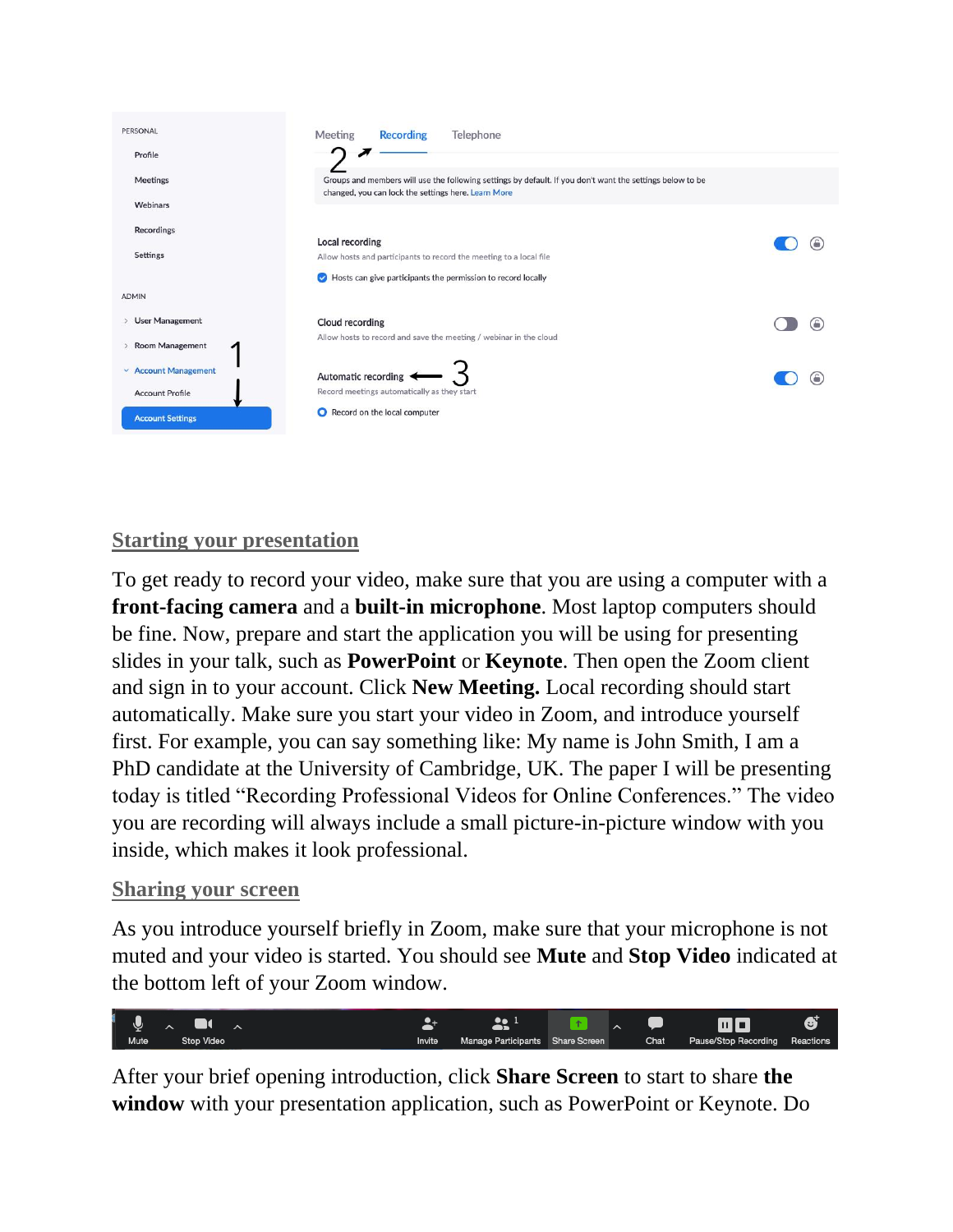not share the entire desktop; just share the window with PowerPoint or Keynote. Do not select **Share computer sound** or **Optimize Screen Share for Video Clip**  at the bottom.





## **Tips for high-quality talks**

**N**ow you can present your paper just as you would in a typical international conference. It may feel strange talking to yourself, but rest assured, your presentation will have a live audience during the online conference. Here are some tips for giving a high-quality talk. **Keep it simple.** Do not try to squeeze a lot of material into each presentation slide. You have a time limit of 18 minutes, but you do not have limits on the total number of slides you have. Keep each slide as simple as possible, and explain one idea at a time. Use large font sizes. If you feel that you must cover a lot of material in the same slide, use **builds** to show your material a step at a time. **Avoid having too much technical detail.** Your talk should be designed to get the audience interested in your paper, rather than replacing the paper. Do not try to present all the technical detail you have in your paper; instead, try to present only a few highlights of your original contributions in your paper, and emphasize high-level ideas on why your contributions are original in the context of related work. **Start strongly.** The beginning of your talk is the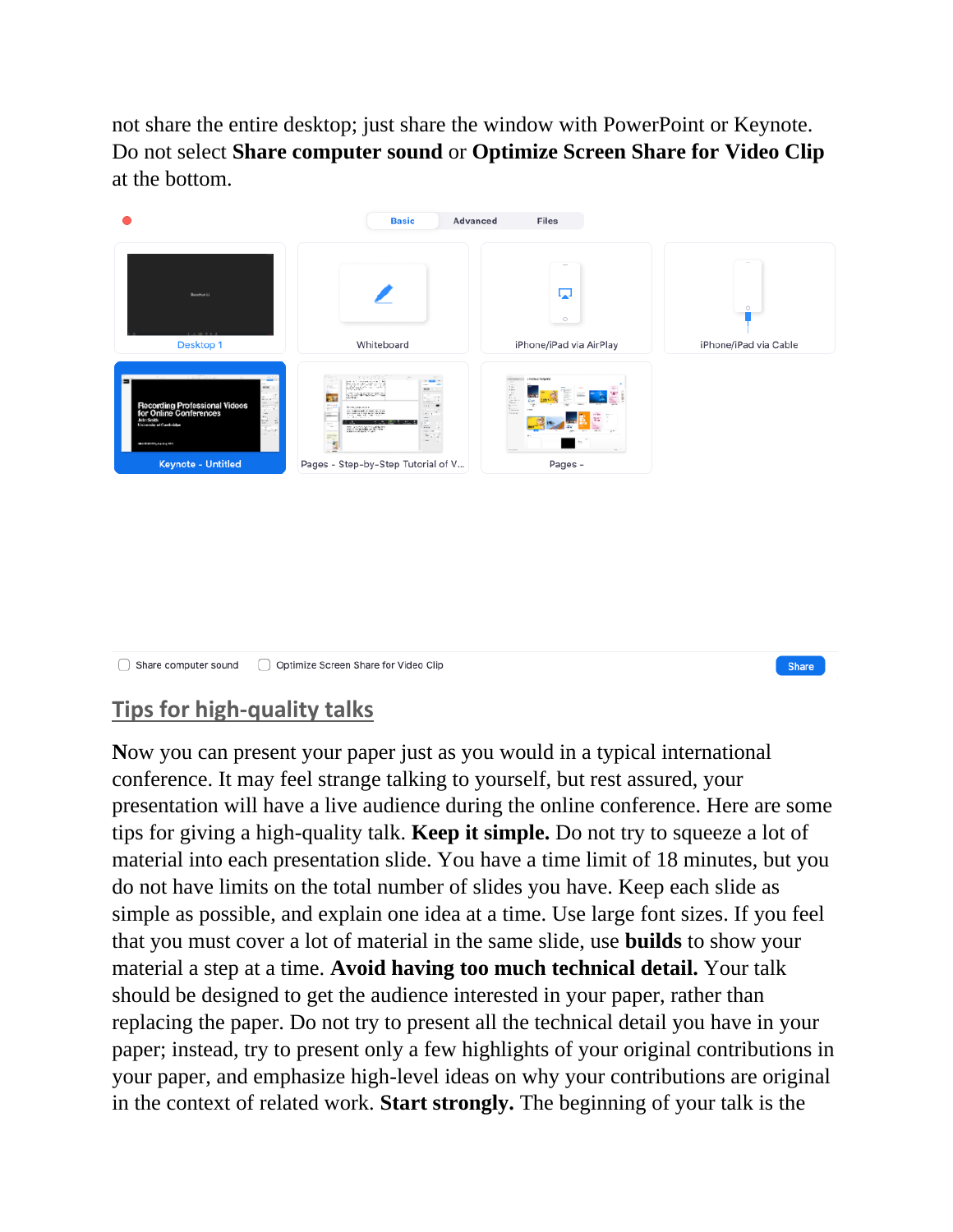most important as you need to grab the attention from your audience. Start from a compelling introduction of the background of your work, and motivate your ideas with convincing arguments. **Use examples.** Your talk will be more understandable if you use a few simple examples, and work through your algorithm or theoretical proof in the context of your examples. Examples are your best friend in a highquality talk. **Keep a calm pace.** Do not rush through your presentation slides with a breakneck pace. Deliver your talk at a leisurely pace. **Use a timer.** When you are presenting your slides, it is easy to lose track of time. Use a timer on your side, and be keenly aware of the amount of time left.

## **Detailed Procedure for Testing and uploading your video**

1. Visit the URL for the online conference website [\(https://ieee-isec.info\)](https://ieee-isec.info/), and sign in with your credentials if you have an account from last year's IEEE ISEC. If you have not yet signed up, please sign up with your name, affiliation, and email address. In the activation email you receive, click the link to activate the account.

2. Click your avatar on the top right corner, select "Papers", then click the "Add all your authored papers and talks to this list" button. You may also add your paper manually by entering your paper number available from EDAS.

3. Click the 'Upload Video' button (for talk videos) and the 'Upload Slides" button (for slides).

4. For uploading your video, click "Select your video as an MP4 file", select your video file, and then click "Upload". After the upload is completed successfully, you will receive a confirmation email message. Please make sure that your MP4 video uses the H.264 codec, otherwise it may not be played back correctly in modern web browsers.

5. You should now be able to download your video by clicking the "Video" Button and verify that your upload is indeed successful. The video will not be available to attendees in the conference until it is approved by the conference chairs. You will receive another email message when your